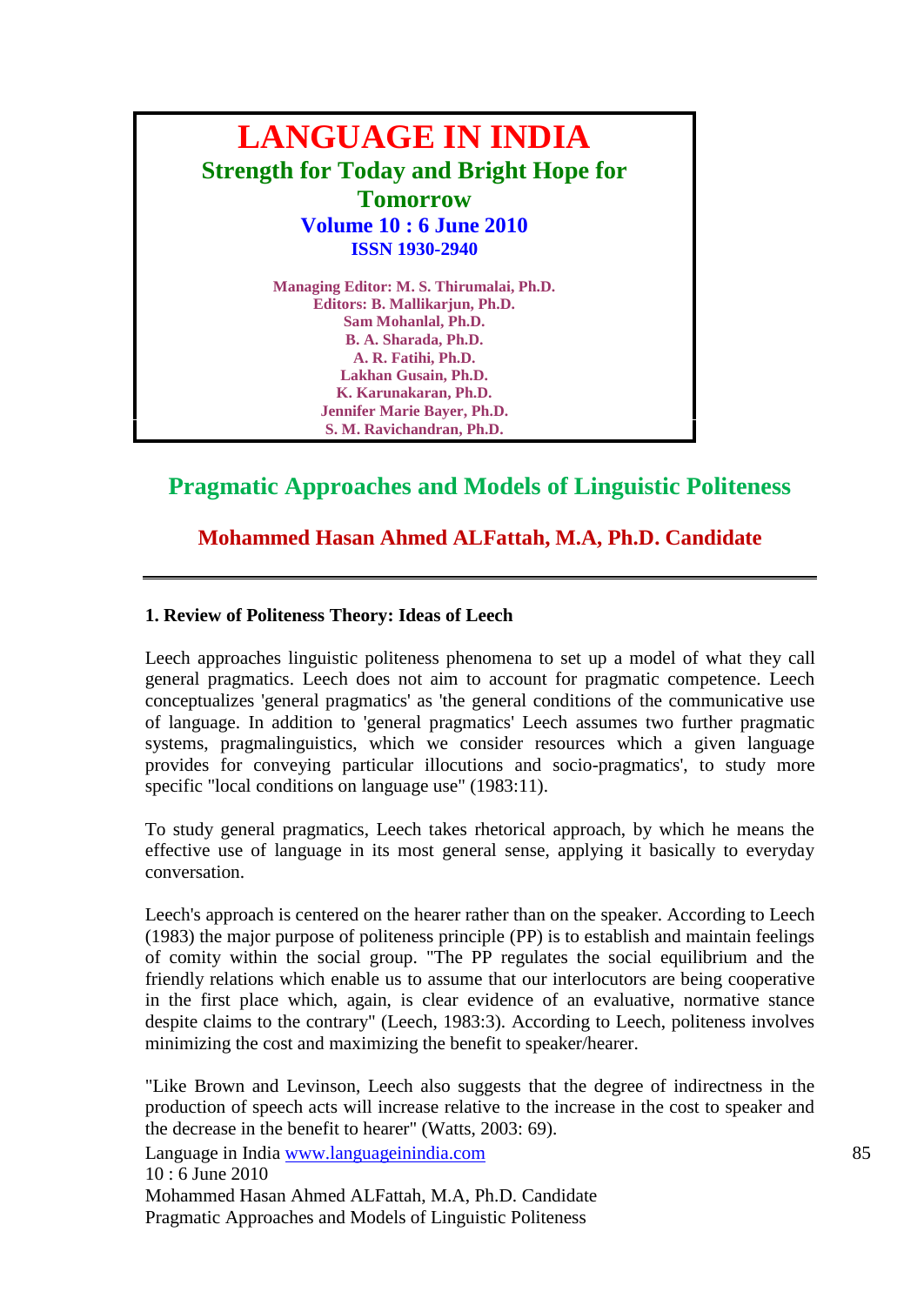Leech also uses the two terms 'negative' and positive politeness, although they are defined somewhat different from Brown and Levinson. "Negative politeness with Leech consists of the minimization of the impoliteness of impolite illocutions, and positive politeness consists of the maximization of the politeness of polite illocutions" (Fraser, 1990:226) This involves that some kinds of speech acts are inherently polite such as congratulating, praising, etc, and that others are inherently impolite such as criticizing, blaming, accusing etc, and will be in need of minimization in the form of certain kinds of prefacing formula as:

"I'm sorry to say that, but…"

Important to Leech"s theory is his distinction between a speaker"s illocutionary goals (what speech acts) the speaker intends to be conveying by the utterance) and the speaker's social goals (what position the speaker is taking on being truthful, polite, ironic, and the like). In this regard, he posits two sets of conversational (rhetorical) principles. Inter-personal rhetoric and textual rhetoric, each constituted by set of maxims, which socially constrain communicative behavior in specific ways.

Politeness never explicitly defined, is treated within the domain of inter-personal rhetoric, which contains at least three sets of maxims those falling under the terms of Grice's cooperative principle (CP), those associated with an Irony Principle (IP). Each of these inter-personal principles have the same status in his pragmatic theory, with the CP and its associated maxims used to explain how an utterance may be interpreted to convey indirect message and the PP and its maxims used to explain why such indirectness might be used.

Leech distinguishes between what calls 'relative politeness' which refers to politeness vis-à-vis a specific situation, and "absolute politeness" which refers to the degree of politeness inherently associated with specific speaker actions. Thus, he takes some illocutions (e.g. orders) and presumably the linguistic forms used to affect them to be inherently polite.

Within his account, negative politeness consists in minimizing the impoliteness of impolite illocutions. While positive politeness consists in maximizing the politeness of polite illocutions. For example, using 'if it would not trouble you too much....' as preface to an order constitutes negative politeness, while using 'I'm delighted to inform you ...' as a preface to announcing the hearer to be the winner constitutes positive politeness for Leech. (Fraser, 1990: 225-26)

According to Watts (2003), the principal criticism of Leech's model, then is that it considers linguistic politeness from the point of view of speech act types, some of which appear to be inherently polite or impolite, but gives the researcher no clear idea of how an individual participating in an interaction can possibly know the degree and type of politeness required for the performance of a speech act.

Leech classifies the politeness principle into six maxims:

Language in India www.languageinindia.com 86 10 : 6 June 2010 Mohammed Hasan Ahmed ALFattah, M.A, Ph.D. Candidate Pragmatic Approaches and Models of Linguistic Politeness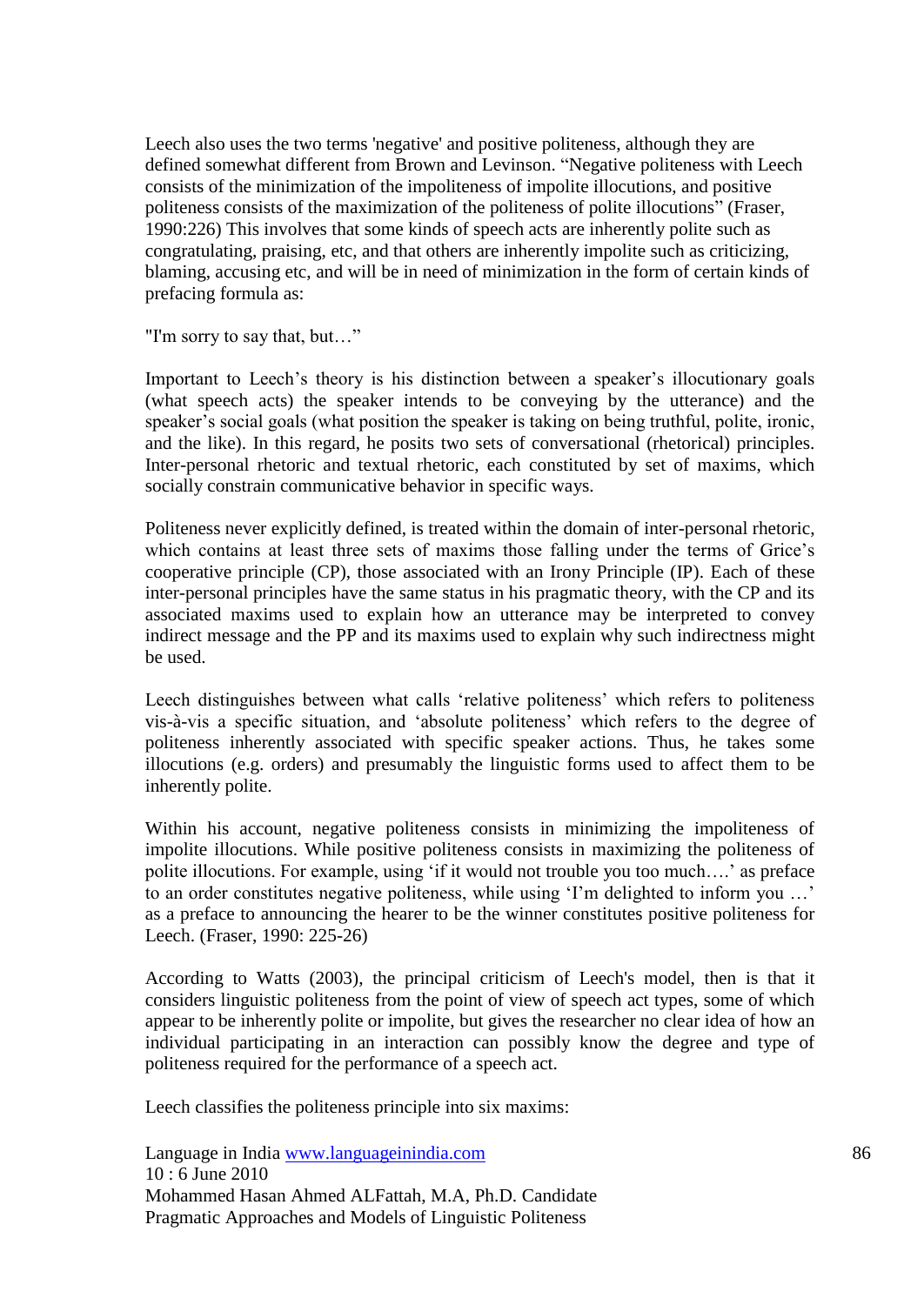1.The tact maxims: maximize hearer costs; maximize hearer benefit such as ordering, requesting, commanding, advising, recommending, etc. e.g. You know, I really do think you ought to sell that old car, it's costing more and more money in repairs and it uses up far too much fuel.

Solidarity ….. You know. Hedge………… really.

2. The Generosity maxims: maximize your own benefit; maximize your hearer's benefit such as impositive, commissive. e.g. It's none of any business really, but you look so much nicer in the green hat than in the pink one.

If I were you, I'd buy that one.

3. The approbation maxim: maximize hearer dispraise; maximize hearer praise such as expressive. e.g. thanking, congratulating, pardoning, blaming, praising, condoling, assertive, stating, boasting, complaining, e.g. Dear aunt Mabel, I want to thank you so much for the superb Christmas present this year. It was so very thoughtful of you. I wonder if you could keep the noise from your Saturday parties down a bit. I'm finding it very hard to get enough sleep over the weekends.

4. The modesty Maxim: expressive, assertive

a. Minimizing praise of self. e.g. well done! What a wonderful performance.

b. Maximizing praise of others: e.g. I wish I could sing as well as that.

This illustrates the illocutionary own abilities in order to highlight the achievement of the addressee

5. The Agreement Maxim: assertive

a. Maximize disagreement between self and others.

In the following examples, the speaker and the addressee are engaged in a political debate. The speaker wishes to make a claim about his political party but minimize the disagreement with the interlocutor. e.g. I know we haven"t always agreed in the past and I don"t want to claim that the government acted in any other way then we would have done in power, but we believe the affair was essentially mismanaged from the outset.

6. The sympathy maxim: assertive

- a. Minimizing antipathy between self and others.
- b. Maximizing sympathy between self and others.

The following example illustrates the illocutionary function of reporting in which the speaker makes an effort to minimize the antipathy between himself and the addressee, e.g. "Despite very serious disagreement with you on a technical level, we have done our

Language in India www.languageinindia.com 87 10 : 6 June 2010 Mohammed Hasan Ahmed ALFattah, M.A, Ph.D. Candidate Pragmatic Approaches and Models of Linguistic Politeness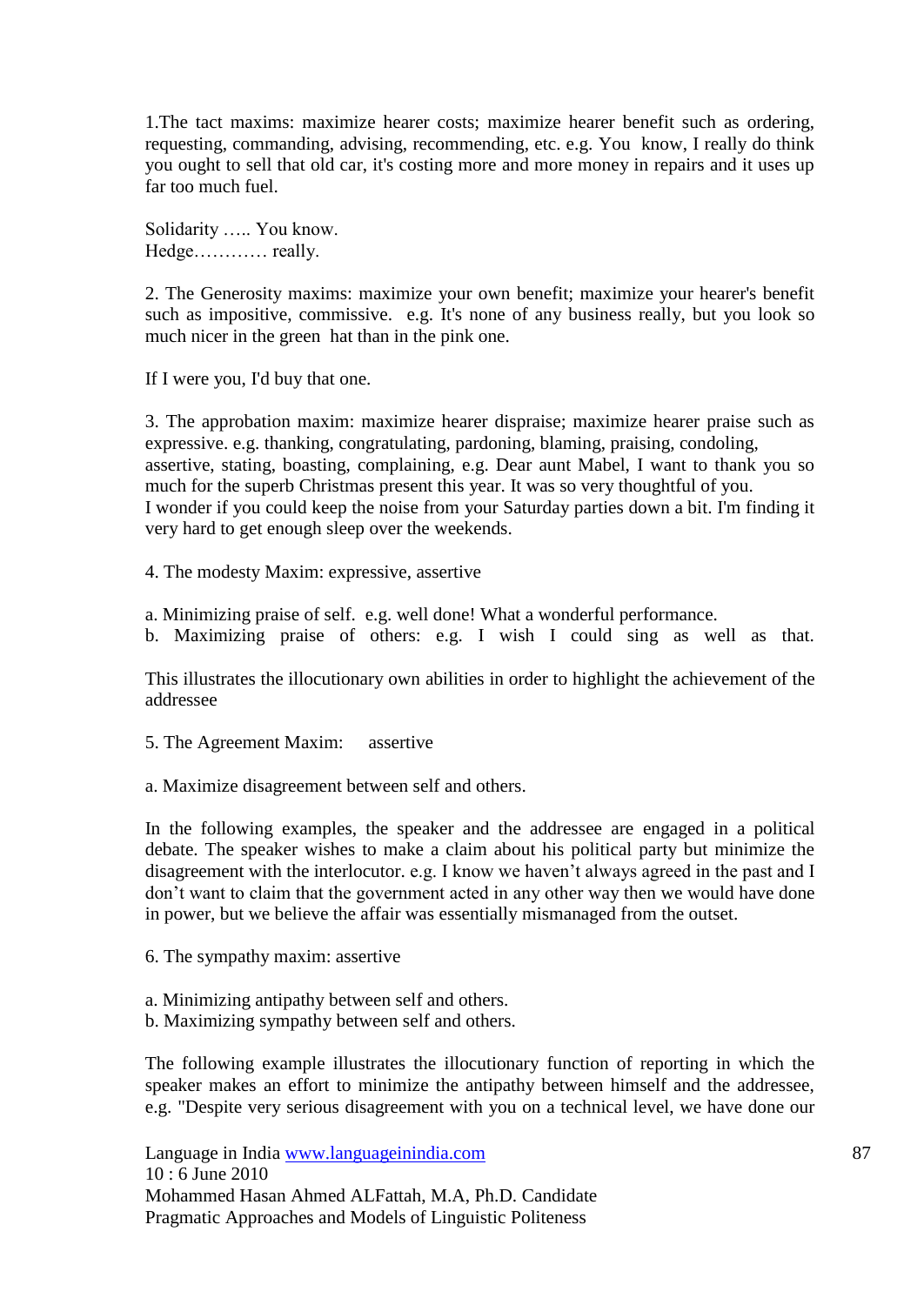best to coordinate our effort in reaching an agreement, but have so far not been able to find any common ground.

Brown and Levinson (1987:4) see politeness as deviation from rational efficient communication, which they base on Grice's co-operative principle (CP): they state: ' there is a working assumption by conversationalists of the rational and efficient nature of talk. It is against that assumption that polite ways of talking show up as deviations, requiring rational explanation on the part of the recipient, who finds in considerations of politeness reasons for the speaker's apparent irrationality or inefficiency'.

Leech (1983: 133) notes that not all his maxims are of equal importance. He says that the tact maxim is more powerful than the generosity maxim, and that the approbation maxim is more powerful than the modesty maxim. Thus he suggests that this concept of politeness is more focused on the addressee than on the speaker. However it is not very clear in which way one can judge that the tact maxim focuses on more on the addressee than the generosity maxim, and the same with approbation and the modesty maxims. This seems to be culturally dependent, since different cultures are likely to place higher values on different maxims.

Although Leech acknowledges the possibility of cross-cultural variability on this point, his theoretical framework remains unchanged and thus without an appropriate understanding of how the maxims vary cross-culturally it would be impossible to apply them to this study (Reiter, 1984).

#### **2. Perspectives on Politeness**

According to Fraser's classification of politeness (1990: 220), there are four models of politeness.

This section is an attempt to briefly present these four perspectives on how to account for politeness: the social norm; the conversational maxim; the face saving and the conversational contract.

## **2.1. The Social Norm View**

This model assumes that each society has a particular set of social norms consisting of more or less explicit rules that prescribe a certain behavior, or a state of affairs, or a way of thinking in a context. This perspective is based on norms sometimes described at length in etiquette manuals, held by a society about ways of talking, behaving and even thinking. In this view, politeness correlates with formality. One example of these rules is the distinction some languages make between formal and informal forms of address. Although this view has few adherents amongst researchers it can be evidenced in parental efforts to educate children in socially acceptable ways (Blum-Kulka et al., 1990).

The social norm view of politeness reflects the historical understanding of politeness generally embraced by the public within the English speaking world. A positive evaluation (politeness) arises when an action is in congruence with the norm, negative evaluation (impoliteness – rudeness) when action is to the contrary (Fraser, 1990: 220).

Language in India www.languageinindia.com 88

10 : 6 June 2010

Mohammed Hasan Ahmed ALFattah, M.A, Ph.D. Candidate Pragmatic Approaches and Models of Linguistic Politeness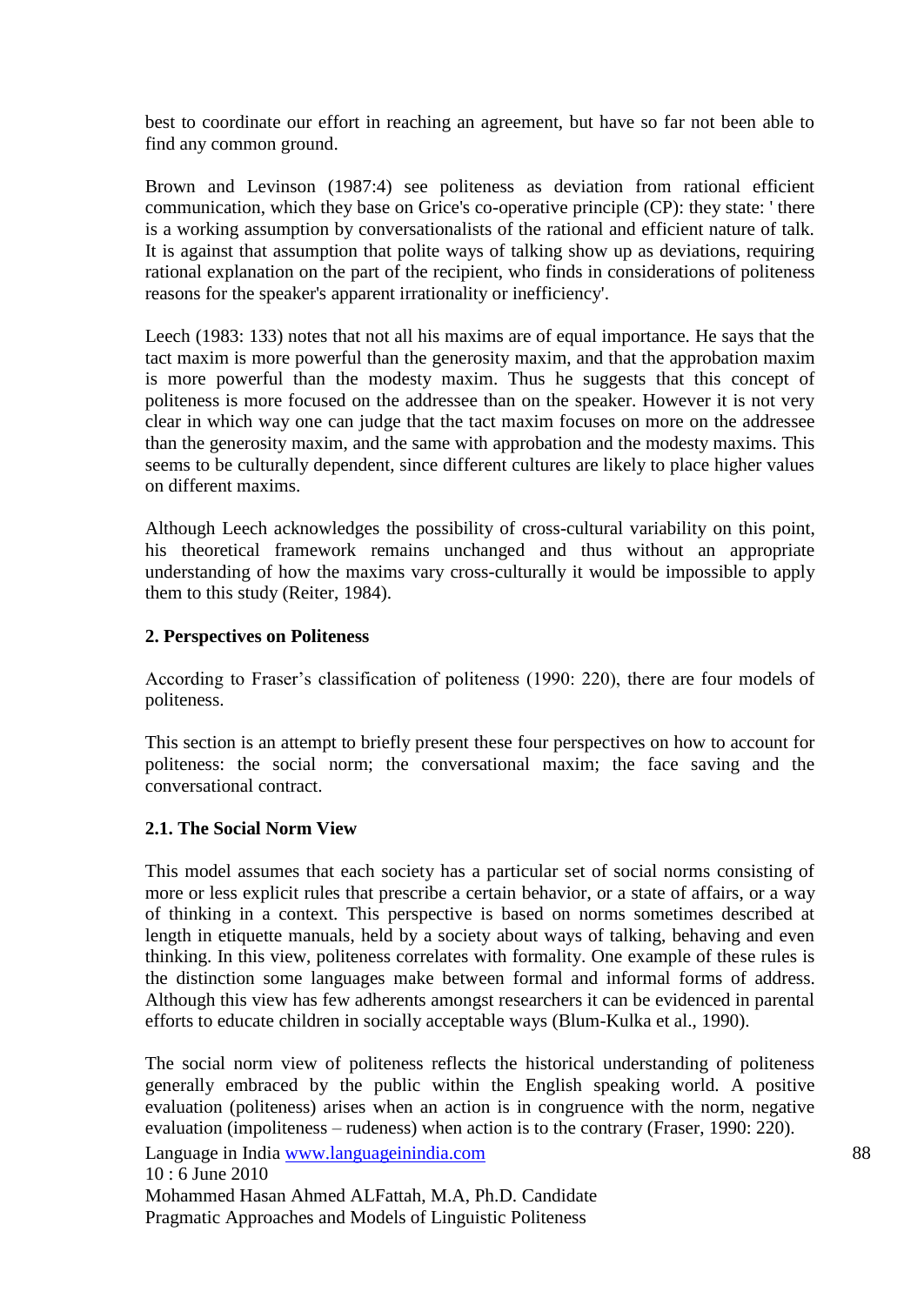#### **2.2. The Conversational Maxim View**

The conversational maxim perspective relies principally on the work of Grice (1975). It postulates a politeness principle together with Grice's co-operative principle. The main adherents to this view are Lakoff (1973-1989), Leech (1983) and to less extent Edmondson (1981) and Kasper (1986).

In an attempt to clarify how it is that speakers can mean more than they say , Grice argued that conversationalists are rational individuals who are , all other things being equal , primarily interested in efficient covering of messages. These conversational maxims are guidelines for the "rational" use of language in conversation and are qualitatively different from the notion and the linguistic rule associated with grammar. It serves to provide a set of constraints for the use of language for the use of linguistic forms in conversation. This view has developed out of Grice"s cooperative principle and maxims. They function as constraints on language behavior; flouting them signals speaker's intentions through conversational implicatures. A rational analysis would cause the hearer to arrive at the conversational implicatures that a speaker, making a request indirectly, was doing so to avoid offense, thus to be polite.

#### **2.3. The face-saving view**

This view is derived from Brown and Levinson"s model of politeness (1987), which is itself based on Grice (1975) and Goffman (1967) notion of face. It has been up to now the most influencial politeness model. The 'conversational contract view' was presented by Fraser and Nolen (1981) and Fraser (1990) and converges in many ways with the 'facesaving view'. It has been said to be the most global perspective on politeness (Kasper, 1994:3207). The underlying concept is that politeness strategies – negative and positive are used to soften the potential face threat to the hearer, or both of certain acts occur in interactions.

Brown and Levinson (1987:62,101,129) characterize two types of face in terms of participant wants rather social norm:

#### **i. Negative face:**

"The want of every competent adult member, that his action be unimpeded by others" the want to have his freedom of action unhindered and his attention unimpeded"

#### **ii. Positive face:**

Language in India www.languageinindia.com 89 10 : 6 June 2010 Mohammed Hasan Ahmed ALFattah, M.A, Ph.D. Candidate The want of every member that his wants to be described to at least some others' perennial desire that his wants or the actions, acquisitions, values resulting from them should be thought desirable. The organization principle for their politeness theory is the idea that "some acts are intrinsically threatening to face and require softening…." To this end, each group of language users develops politeness principles from which they derive certain linguistic strategies. It is by the use of these so- called politeness strategies that speakers succeed in communicating both their primary message(s) as

Pragmatic Approaches and Models of Linguistic Politeness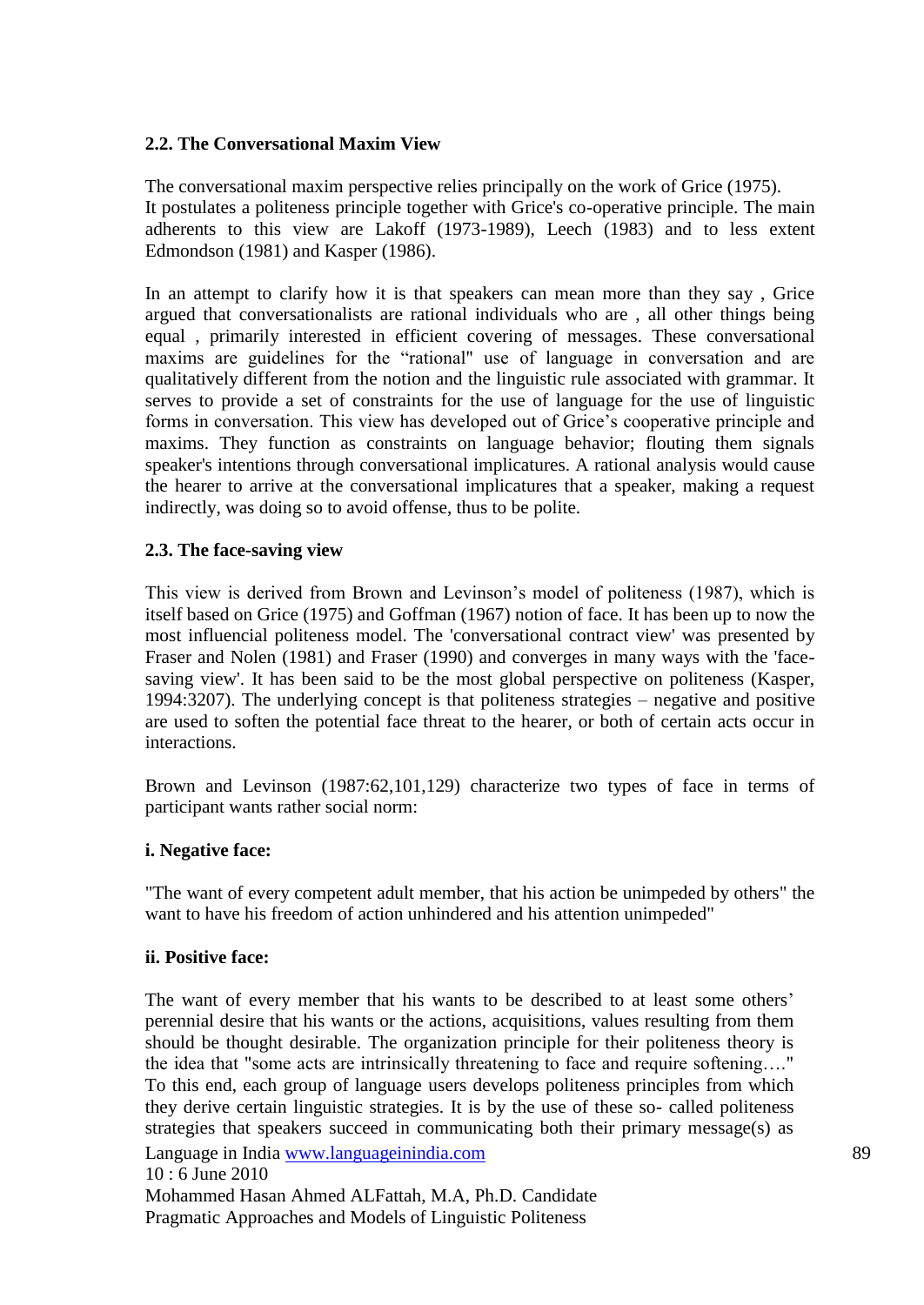well as their intention to be polite in doing so. And in doing so, they reduce the face loss that result from interaction (Fraser, 1990: 229).

Whereas Leech proposes that certain types of acts are inherently polite or impolite, Brown and Levinson propose that such acts are inherently face threatening – to the speaker, to the hearer or to both. They propose the following four way analysis: Acts threatening to the hearer's negative face: e, g.. , ordering, advising, threatening, warning,

Acts threatening to the hearer's positive face e. g., complaining, criticizing, disagreeing, raising taboo topics,

Acts threatening to the speaker's negative face: e. g., accepting an offer, accepting thanks, promising unwillingly,

Acts threatening to the speaker's positive face: e. g., apologizing, accepting compliments, confessing.

## **2.4. The Conversational Contract View**

The fourth approach to politeness is that presented by Fraser (1975-1981) who argues that during the course of time, or because of a change in the context, there is always the possibility for renegotiation of the conversational contract: the two parties may readjust just what rights and what obligations they have towards each other.

Politeness, on this view, is not a sometime thing. Rational participants are aware that they are to act within the negotiated constraints and generally do so. When they do not, however they are then perceived as being impolite or rude. Politeness is a state that one expects to exist in every conversation; participants note that someone is being polite. This is the norm-but rather that the speaker is violating the CC. Being polite does not involve making the hearer not "feel good," all Lakoff or Leech, nor with making the hearer not "feel bad", a la B & L. It simply involves getting on with the task at hand in light of the terms and conditions of the CC.

The intention to be polite is not signaled, it is not implicated by some deviations from the most efficient bald on record way of using the language. Being polite is taken to be a hallmark of abiding by the CP being cooperative involves abiding the CC. Sentences are neither facto polite, nor are languages issue of less polite. It is only speakers who are polite, and then only if their utterances reflect an adherence to the obligations they carry in that particular conversation (Fraser, 1990: 233).

The main point that distinguishes this approach from others is that the rights and obligations of speaker and hearer are negotiated a new for each interaction, based on a variety of factors such as a history of previous encounters, participants perceptions of states, power, and roles and other features of context of situation.

Language in India www.languageinindia.com 90 10 : 6 June 2010 Mohammed Hasan Ahmed ALFattah, M.A, Ph.D. Candidate Pragmatic Approaches and Models of Linguistic Politeness In short, Fraser (1990) concludes that we enter into a conversation and continue within a conversation with the understanding of our current conversational contract (CC) at every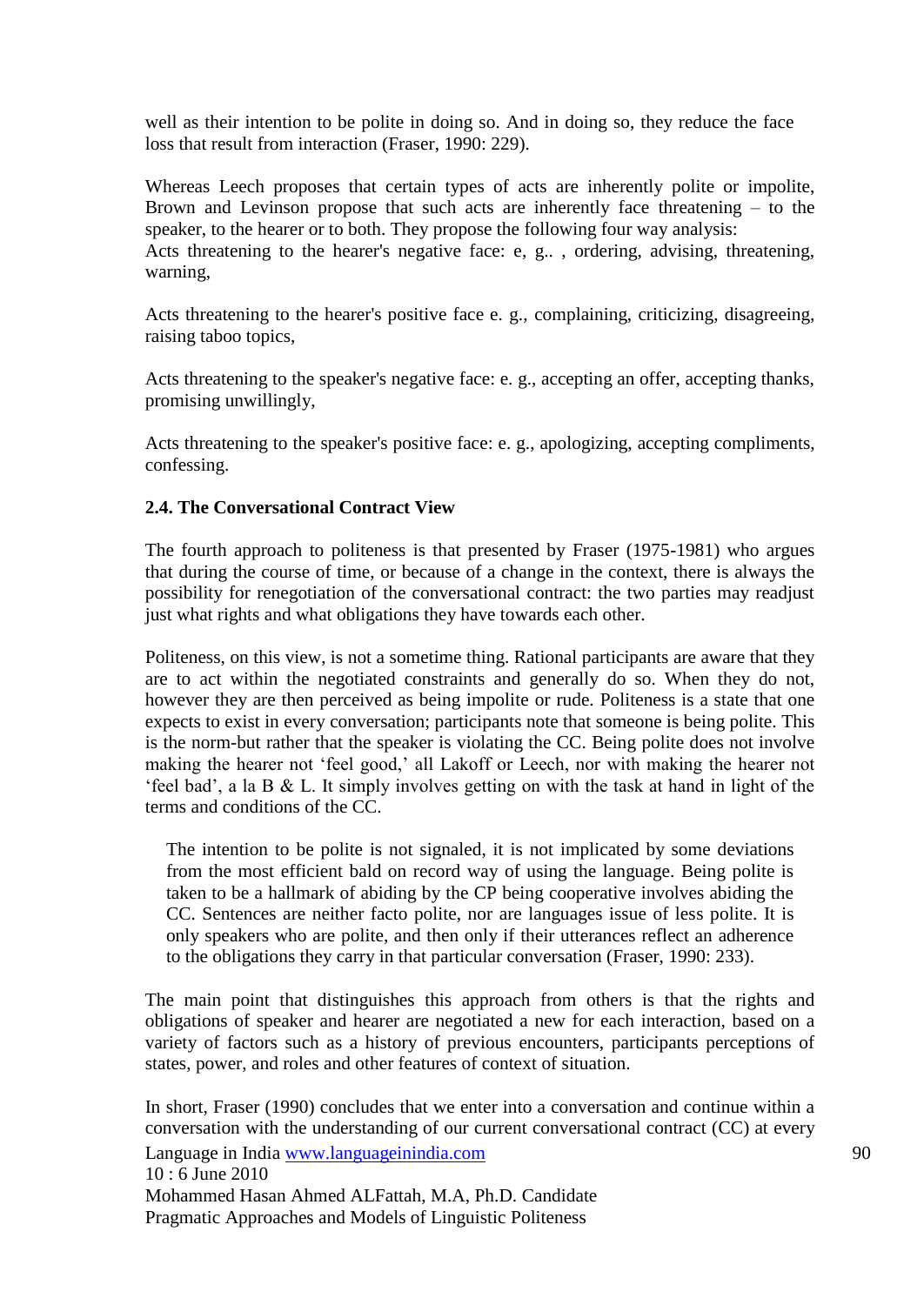turn. Within this framework, being polite constitutes operating within the then – current terms and conditions of the conversational contract (CC).

He adds, " politeness is a state that one expects to exist in every conversation, participants note not that someone is being polite- this norm – but rather that the speaker is violating the CC. Being polite does not involve making the hearer "feel good. Summing up, while there are certain differences between the face –saving and conversational- contract perspectives, they share the same orientation: choice of linguistic form is determined in part by the speaker's appreciation of responsibility towards the hearer in the interaction. As such they deserve to be pursued.

## **3. Lakoff's Rules of Politeness**

By the end of 1960s, many pragmatic approaches of linguistic politeness in relation to speech act theory have been developed by Grice and Lakoff who have documented great contribution of pragmatic studies and speech act theory as well as semantic theory. At the same time Lakoff became increasingly involved the American feminist movement of the late 1960s and 1970s and published a pioneering work on language and gender entitled language and woman's place.

Lakoff (1973) was among the first linguists to adopt Grice's universal construct of conversational principles in order to account for politeness phenomena. She claims that pragmatic rules will allow us to determine which utterances are deviant and respond neither to a semantic nor to a syntactic problem but to a pragmatic explanation. Thus Lakoff integrates Grice's conversational maxims with her own rules of politeness in order to account for pragmatic competences and thus fall within the domain of linguistics.

Lakoff (1973) claims that the Grice's maxims fall under her first pragmatic rules, since they mainly concentrate on the clarity of the conversation. However, she later claims that "clarity" falls under her first rule of politeness: "don"t impose" and that the rules of conversation can thus be looked at as subcases of her first rule since the goal is to communicate the message in the shortest time possible with the least difficulty, without imposing on the addressee. Thus, she is implying that the rules of conversation are one type of politeness rule and since Grice considers his rules of conversation to be universal, Lakoff would be suggesting here, that this type of politeness is of universal applicability (Reiter, 2000: 8).

When it comes to reformulation of her rules of politeness, she does not provide a definition she uses; instead she appears to equate formality with aloofness, camaraderie with showing sympathy. However, without a definition of how aloofness, deference and camaraderie work in a particular society it is very difficult to see how politeness will be expressed in that particular group and thus one cannot make claims for the universality of the concept.

In this regard, politeness as seen far from being a 'set of strategies for building, regulating and reproducing forms of cooperative social interaction' is beyond the immediate control of individual and is therefore not strategic.

Language in India www.languageinindia.com 91 10 : 6 June 2010 Mohammed Hasan Ahmed ALFattah, M.A, Ph.D. Candidate Pragmatic Approaches and Models of Linguistic Politeness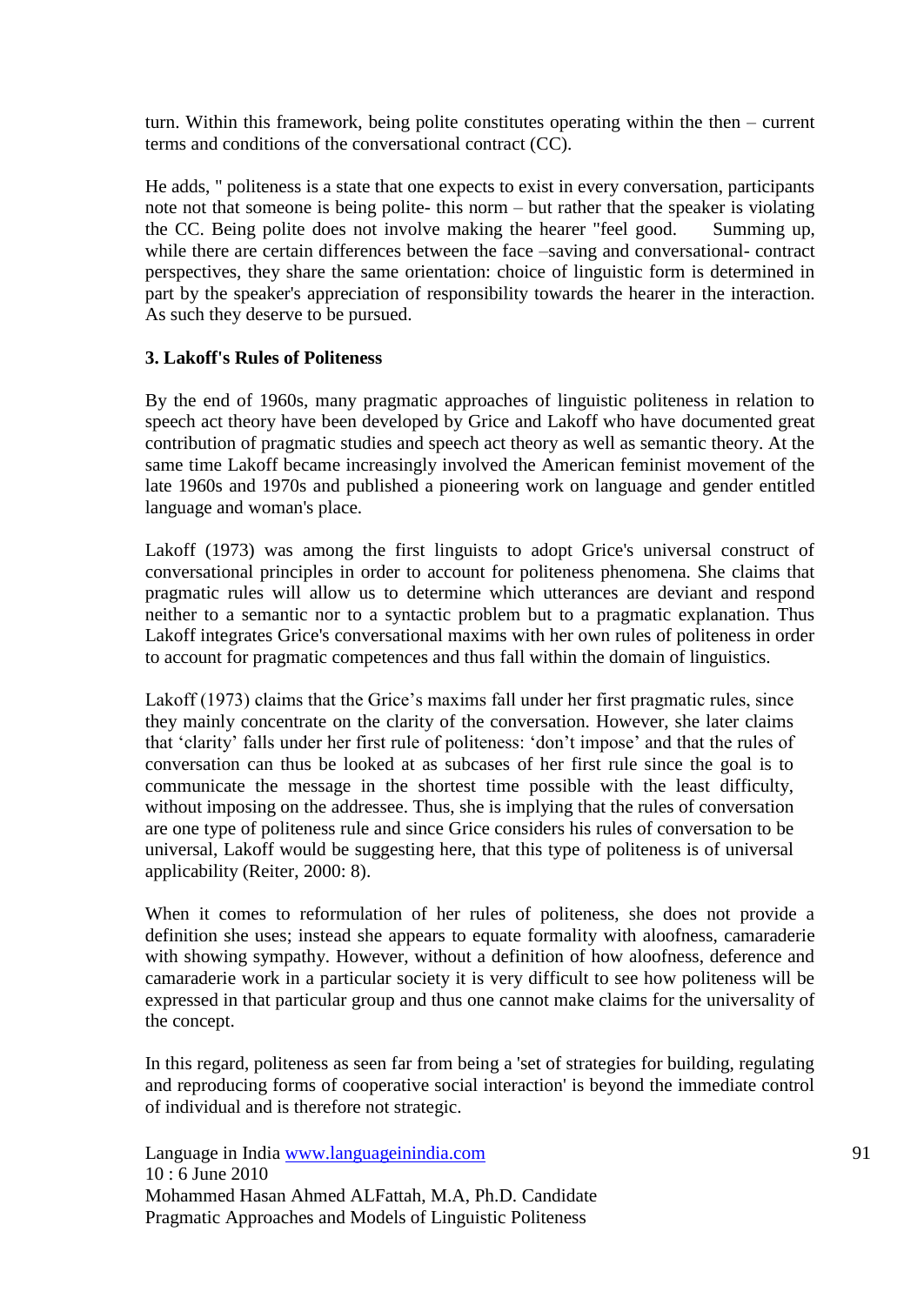Lakoff suggests setting up pragmatic rules to complement syntactic and semantic rules and adding a set of rules of politeness" to Grice's cooperative principle, which she redefines as the 'rules of conversation'.

Grice's fleeting comment about the need for a politeness maxim was thus taken up seriously. Lakoff also makes the strong prediction for pragmatics that there is no reason why such rules couldn't, in the future, be made as rigorous as the syntactic rules in transformational literature' (Watts, 2003:59).

Lakoff suggested two simple rules for what she calls "pragmatic competence". These rules serve as language guidelines for not only communicating something to the target, but also for maintaining good relations with the target throughout the interaction. The first rule is that the actor should be clear". The actor should choose utterances that communicate his or her message directly to the target without any unnecessary confusion.

Lakoff's second rule of pragmatic competence is that a person should "be polite" in the making of his or her utterances. By "being polite" the actor indicates his or her evaluation of not only the relationship between the actor and the target, but also the status of the target in the actor's opinion. Lakoff argued that if a conflict arises between the actor's attempt to be clear and his or her attempt to be polite, it is more important for the actor to be polite and avoid offending the target than achieve clearly in communication. She saw most informal interactions as attempts not necessarily to exchange information and ideas, but rather to reaffirm and strengthen relations between two parties. By being polite, a person can realize this conversational goal.

Lakoff's first rule of politeness explicitly stated that the actor should not impose or intrude into "other people's business". Lakoff's second rule of politeness dictated that an actor's utterance should give the target options. By following the target to make his or her own decision concerning how to react to the actor's utterance, the actor conveys his or her desire not to assert himself or herself unduly and risk offending the target. In order to be polite, Lakoff would argue that the actor should say to target, "It's time for us to leave, isn't it?" rather than "It's time for us to leave now". Lakoff's third rule of politeness was that an actor should make the target " feel good" by either being friendly towards the target or by making the target feel wanted. The pragmatically competent actor should choose utterances that convey a sense of equality or camaraderie with the target (Strohmetz, 1992:5).

In 1975, Lakoff posited the rules of politeness as follows: In her late work (1979, 64) she describes politeness as a tool used for reducing friction in personal interaction. She (1975) proposes three rules of politeness which, she claims, are universal, although different cultures will consider these rules of different priority, or applicable under different conditions. Here three rules of politeness are categorized in the following manner:

## **3.1. Formality: keep aloof**

## **3.2. Deference**: **give options**

Language in India www.languageinindia.com 92 10 : 6 June 2010 Mohammed Hasan Ahmed ALFattah, M.A, Ph.D. Candidate Pragmatic Approaches and Models of Linguistic Politeness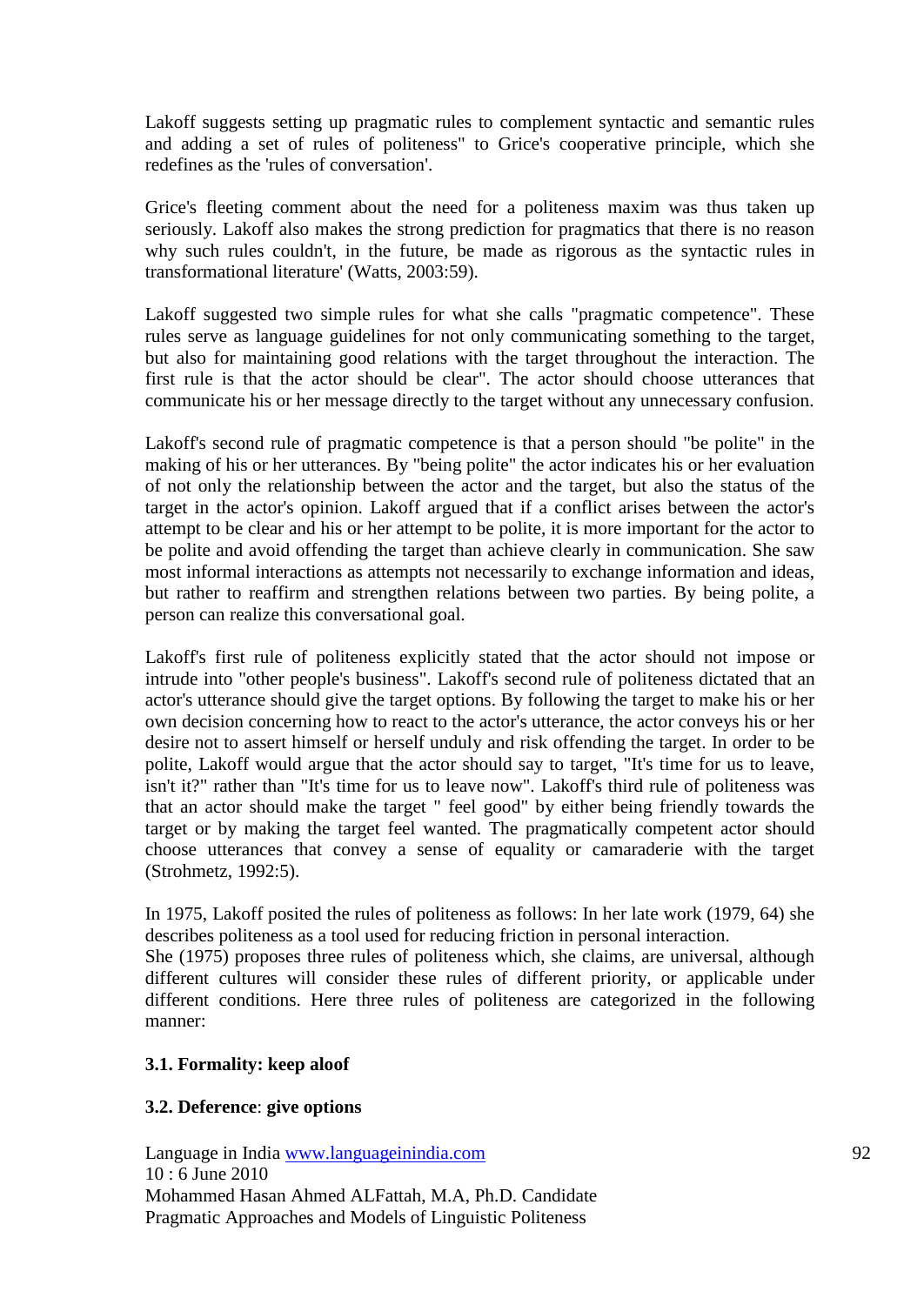Hesitations, hedges and euphemisms and lack of assertive behavior are all considered to be applications of this rule.

## **3.3. Camaraderie: show sympathy**

The politeness intended in this rule is the desire to make the addressee feel that the speaker likes him and wants to be friendly with him is interested in him and so on. Brown and Levinson ( 1978) renamed Lakoff's notion " don't impose " as " negative face" ( freedom of hearer from imposition ) and her notion of "rapport" as " positive face"( respected of self image or wants of both speaker and hearer).

## **4. Politeness Strategies**

Brown and Levinson (1987) refer to the four highest level strategies (bald on record, positive politeness, negative politeness and off record) as "super strategies, to the strategies that emanate from these as "higher order strategies," and to the final choice of linguistic means to realize the highest goal as "output strategies –

## **4. 1. Bald on record**

The prime reason for bald on record usage may be stated: in general, whenever S wants to do the FTA with maximum efficiency more than he wants to satisfy H"s face, even to any degree, he will choose the bald on record strategy. There are however, different kinds of bald on record usage in different circumstances, because S can have different motives on his wants to do the FTA with maximum efficiency. Direct imperatives stand out as clear example, of bald on record usage.

Another motivation for bald on record FTA is found in cases of channel noise, or where communication difficulties exert pressure as speak with maximum efficiency. E.g. come home right now. (Brown and Levinson, 1987: 97)

Brown and Levinson pointed out that three areas where one would expect such preemptive invitations to occur in all languages are these (i) welcomings (or post greetings), where S insists that H may impose on his negative face; (ii) farewells, where S insists that H may transgress on his positive face by taking his leave; (iii) offers where S insists that H may impose on S"s negative face." To make it clear, let's cite some examples of greetings, farewells and offers from Brown and Levinson (1987:100)

Sit down Come in Please come in (sir) You must have some more cake. Don"t bother, I"ll clean it up. Leave it to me. I'm staying, you go.

Language in India www.languageinindia.com 93 10 : 6 June 2010 Mohammed Hasan Ahmed ALFattah, M.A, Ph.D. Candidate Pragmatic Approaches and Models of Linguistic Politeness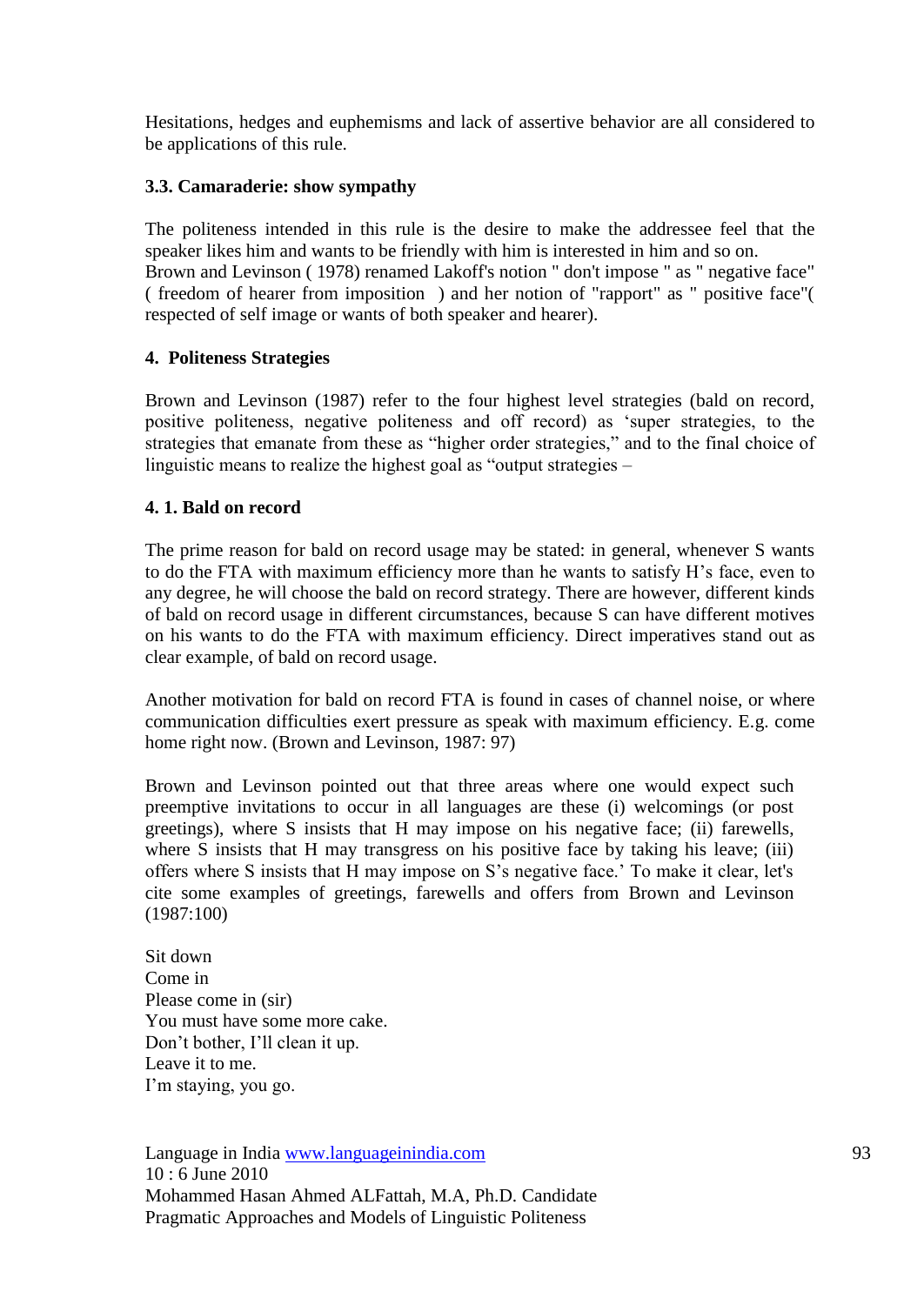These three functional categories are all potential FTA; there is a risk that H may not wish to receive such invitations where this risk is great, we would expect some other strategy than bald on record to be utilized. Thus S will not say 'come in' to persons who are clearly more important than he and are clearly in a hurry.

#### **4.2. Positive Politeness**

Positive politeness is redress directed to the addressee's positive face, his perennial desire that his wants (or the actions acquisitions / values resulting from them) should be thought of as desirable.

Positive politeness is oriented toward the positive face of H, the positive self-image that claims for himself. Positive politeness is approach based; it "anoints" the face of the addressee by indicating that in some respects, S wants its wants (e.g. by treating him as a member of an in group, a friend, a person whose wants and personality traits are known and liked).

Unlike negative politeness, positive politeness is not necessarily redressive of the particular face want infringed by the FTA; that is, whereas in negative politeness the sphere of relevant redress is widened to the appreciation of alter's wants in general or to the expression of similarity between ego"s and alter"s wants.

Positive politeness utterances are used as a kind of metaphorical extension of intimacy, to imply common ground or sharing of wants to a limited extent even between strangers who perceive themselves, for the purpose of the interaction, as some how similar. For the same reason, positive politeness techniques are usable not only for FTA redress, but in general as a kind of social accelerator, where S, in using them, indicates that he wants to (come closer to H (Brown and Levinson, 1987:103).

Brown and Levinson (1987) classify positive politeness into fifteen strategies:

Strategy I**:** Notice, attend to H (his interests, wants, needs goods) Strategy 2**:** Exaggerate (interest, approval, sympathy to H) Strategy 3**:** Use in group identity markers Strategy 4**:** Intensify interest to H Strategy 5**:** Seek agreement Strategy 6**:** Avoid disagreement Strategy 7**:** Presuppose / raise / assert common ground Strategy 8: Joke Strategy 9: Assert or presuppose S's knowledge of and concern for H's wants: Strategy 10: Offer, promise Strategy 11: Be optimistic Strategy 12**:** Include both S and H in the activity Strategy 13: Give (or ask for) reasons Strategy 14**:** Assume or assert reciprocity Strategy 15**:** Give gifts to H (goods, sympathy, understanding cooperation).

## **4.3. Negative Politeness**

Language in India www.languageinindia.com 94 10 : 6 June 2010 Mohammed Hasan Ahmed ALFattah, M.A, Ph.D. Candidate Pragmatic Approaches and Models of Linguistic Politeness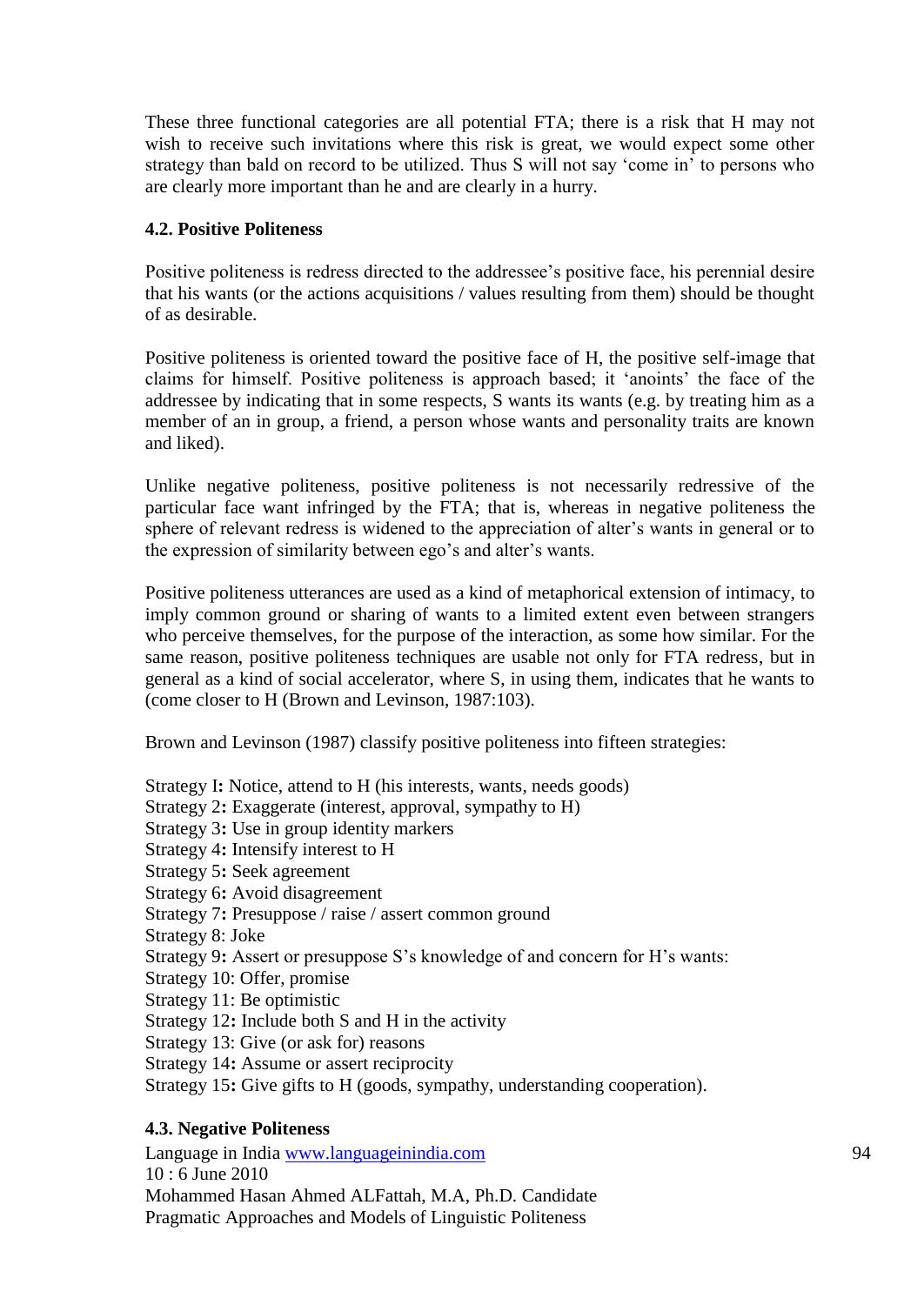Brown and Levinson (1987: 129) state that negative politeness is redressive action addressed to the addressee's negative face: His want to have his freedom of action unhindered and his attention unimpeded.

Negative politeness on the other hand, is oriented mainly toward partially satisfy H"s negative face, his basic want to main claims of territory and self determination. Negative politeness is characterized by self-effacement, formality and restraint with attention to very restricted aspects of H"s self-image, centering on his want to be unimpeded. Face threatening acts are redressed with apologies for interfering or transgressing, with linguistic and non-linguistic deference, with hedges on the illocutionary force of the act, with impersonalizing mechanisms (such as passive) that distance S and H from the act, and with other softening mechanisms that give the addressee on rent; a face saving line of escape, permitting him to feel that in response is not coerced." (Brown and Levinson, 1987: 69-70)

Having chosen a strategy that provides an appropriate opportunity for minimization of face risk, S then rationally chooses the linguistic (or extra linguistic) means that will satisfy his strategic end. Each strategy provides internally a range of degrees of politeness, so S will bear in mind the degree of face threat in choosing appropriate linguistic realizations and in constructing and compounding verbal minimizing expressions (Brown and Levinson, 1987).

They classify negative politeness into ten strategies.

Strategy I: Be conventionally indirect Strategy 2**:** Question, hedge Strategy 3**:** be pessimistic Strategy 4**:** Minimize the imposition, Rx Strategy 5**:** Give deference Strategy 6: Apologize Strategy 7**:** Impersonalize S and H Strategy 8**:** State the FTA as a general rule: Strategy 9: Nominalize Strategy 10**:** Go on record as incurring a debt, or as not indebting H

#### **4**.**4. Off Record**

A communicative act is done off record if it is done in such a way that it is not possible to attribute only one clear communicative intention to the act. Such off record utterances are essentially indirect uses of language, to construct an off -record utterance one says something that is either more general or actually different from what one means. In either case, H must make some inference to recover what was in fact intended (Brown and Levinson, 1987: 211).They also state that the degree of off-recordness varies in relation to the viability of another interpretation (literal meaning or conveyed meaning) of the utterance, as meeting the maxims in the context equally well.

Language in India www.languageinindia.com 95 10 : 6 June 2010 Mohammed Hasan Ahmed ALFattah, M.A, Ph.D. Candidate Pragmatic Approaches and Models of Linguistic Politeness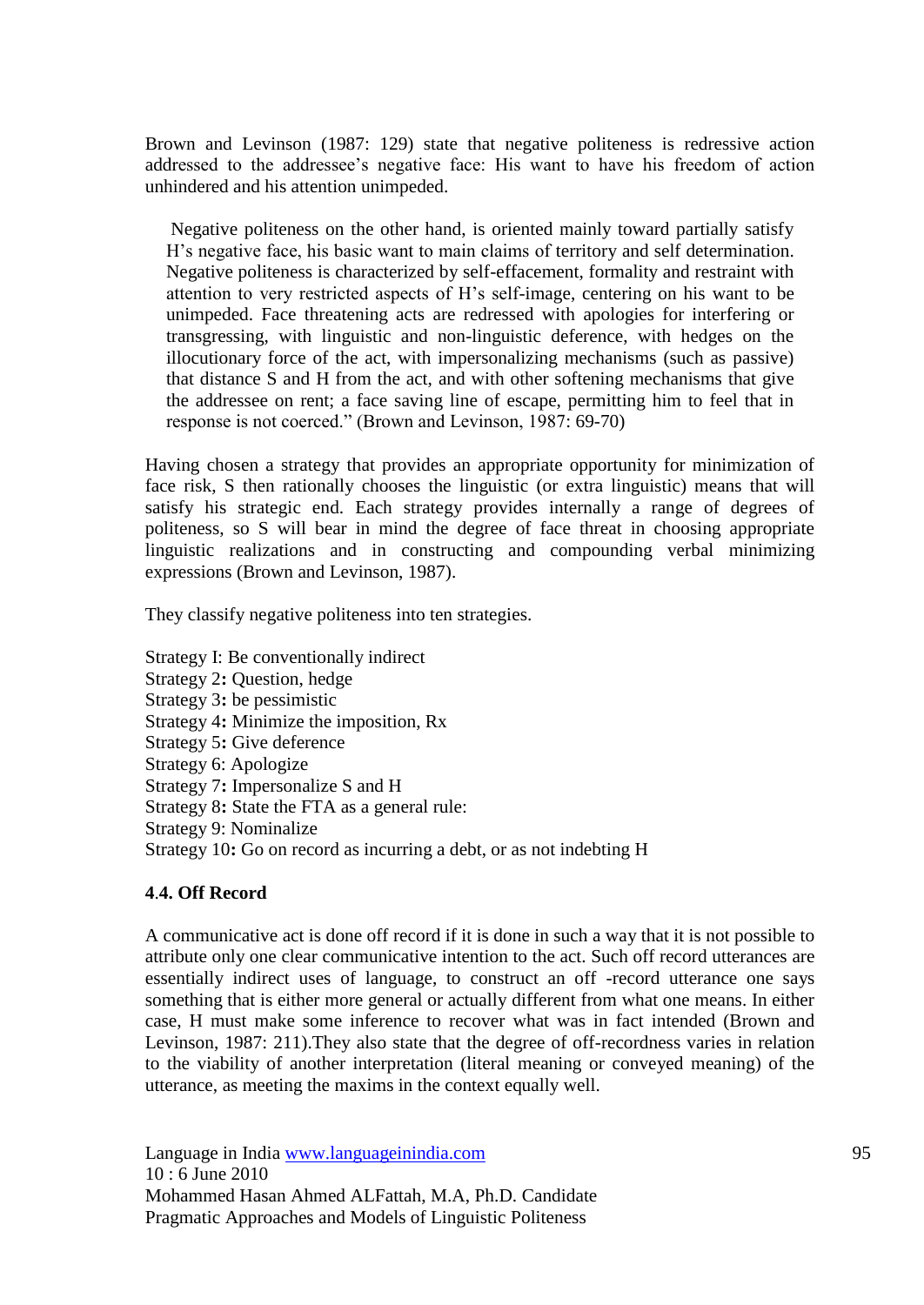"Doing an act baldly, without redress, involves doing it in the most direct, clear, unambiguous and concise way possible (for example, for a request, saying do X). Normally, an FTA will be done in this way only if the speaker does not fear retribution from the addressee, for example in circumstances where (a) S and H both tacitly agree that the relevance of face demands may be suspended in the interest of urgency or efficiency; (b) where the danger to its face is very small, as in offers, requests, suggestions that are clearly in its interest and do not require treat sacrifices of S (e.g., "come in" or do its ) and where S is vastly superior in power to H, or can enlist audience support to destroy its face without losing his own.

By redressive action we mean action that "gives face" to the addressee, that is, that attempts to counteract the potential face damage of the FTA by doing it in such a way, or which such modifications or additions, that indicate clearly that no such face threat is intended or desired.

Brown and Levinson (1987) classify off record speech act into 15 strategies.

Strategy 1: Give hints Strategy 2: Give association clues Strategy 3: Presuppose Strategy 4: Understate Strategy 5: Overstate Strategy 6: Use tautologies Strategy 7: Use contradictions Strategy 8: Be ironic Strategy 9: Use metaphors Strategy 10: Use rhetorical questions Strategy 11: Be ambiguous Strategy 12: Be vague Strategy 13: Over generalize Strategy 14: Displace H Strategy 15: Be incomplete – use ellipsis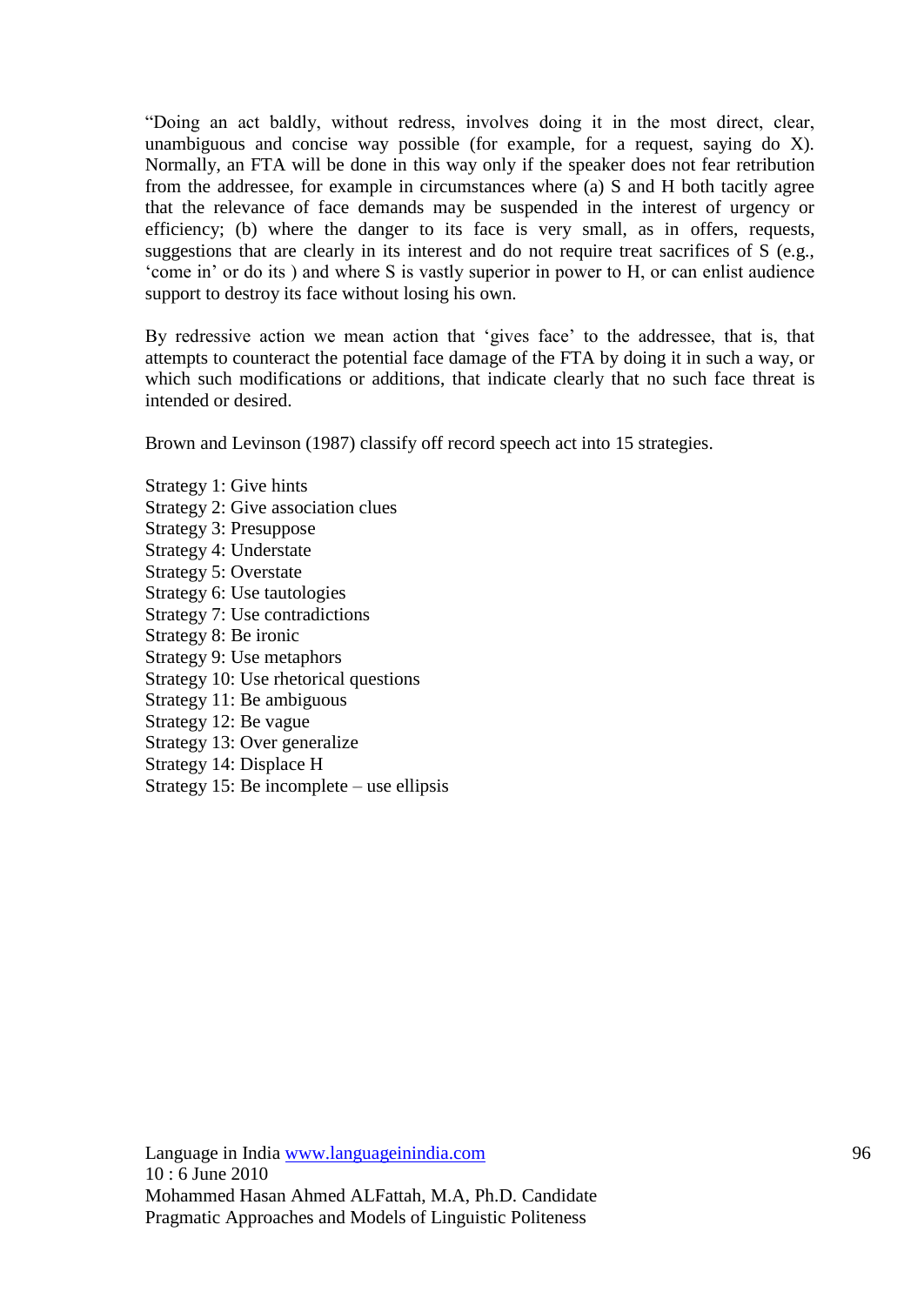

Fig (1) possible politeness strategies for FTAs (Adopted from Brown Levinson, 1987:60)

In conclusion, Brown and Levinson (1987: 69) propose taxonomy of possible strategies for performing FTAs summarized as follows:

Performing an act on record, but (baldly) without redress, entails doing it the most clear, unequivocal way 'stop a moment') on record with redressive action.

Redressive strategies may involve positive politeness roughly, the expression of solidarity, ' Since we both want to hear the announcement…'), or Negative politeness (roughly, the expression of restraint, e. g., 'If it wouldn't be too much trouble…). Off-Record politeness roughly the avoidance of unequivocal imposition) requires a more complicated inference, e.g., 'It would help me if no one were to do anything for just a moment'. Use of an off-record strategy may be motivated by factors other than politeness, for example, evading giving a direct answer to a question, or playing with language.

Furthermore, Brown and Levinson (1987:74) claim that a speaker must determine the seriousness of a face-threatening act in terms of three independent and culturally – sensitive variables which they claim subsume all others that play a principled role:

(i) Social Distance (D) between the speaker and hearer; in effect, the degree of familiarity and solidarity they share;

(ii) Relative power (P) of the speaker with respect to the hearer; in effect, the degree to which the speaker can impose on the hearer;

(iii) Absolute Ranking® of impositions in the culture , both in terms of the expenditure of good and/or services by the hearer, the right of the speaker to perform the act , and the degree to which the hearer welcomes the imposition.

Language in India www.languageinindia.com 97 10 : 6 June 2010 Mohammed Hasan Ahmed ALFattah, M.A, Ph.D. Candidate Pragmatic Approaches and Models of Linguistic Politeness In their attempt to produce' face or self-image ', speakers follow certain politeness strategies that vary from one culture to another (Brown and Levinson, 1978). Therefore, cross-cultural communication might result in misunderstanding and making wrong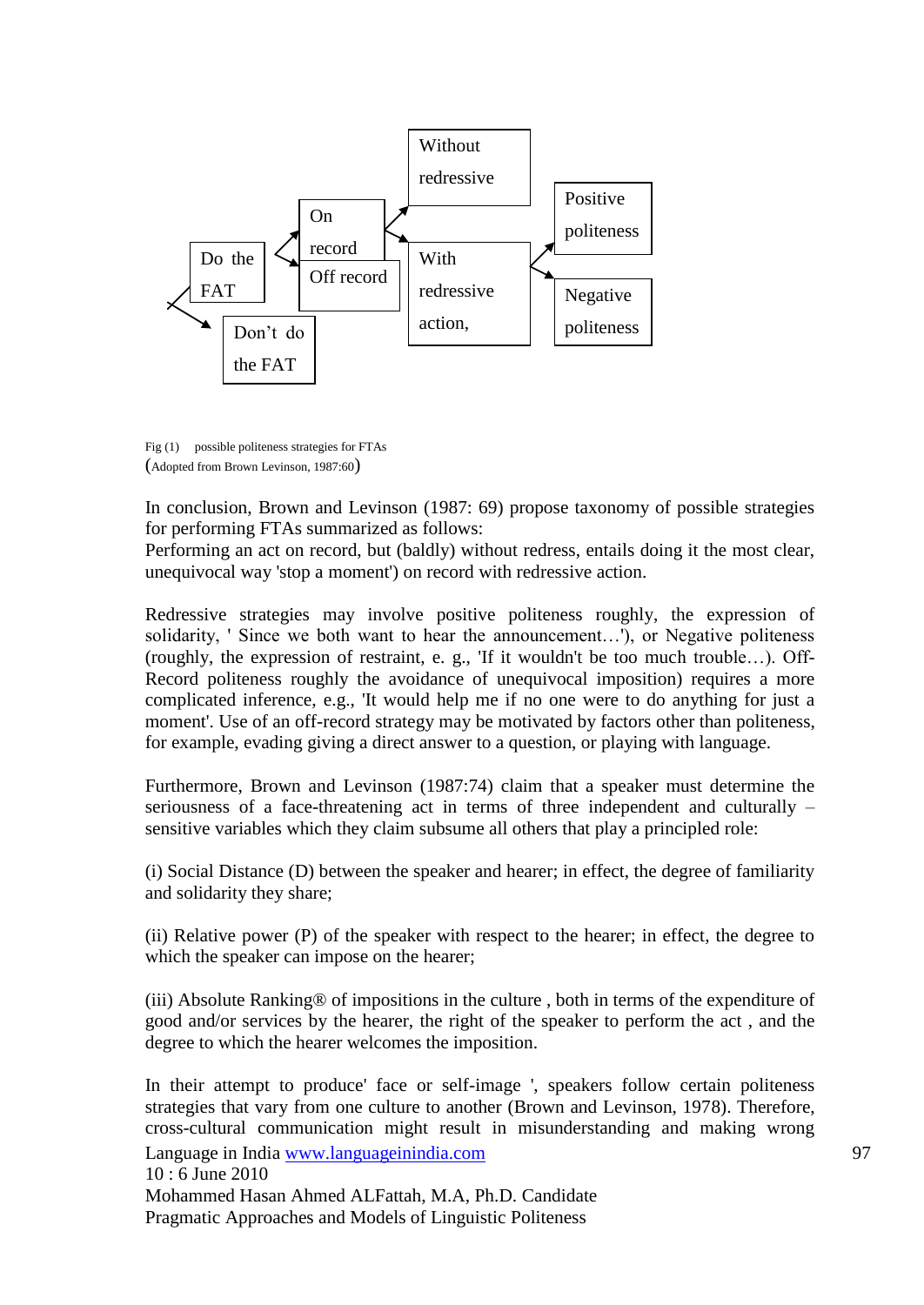decisions (varonis and Gass, et al., 1985). There is evidence that even native speakers may misunderstand each other in case of going highly indirect in addressing their superiors for the sake of politeness (Linder, 1988).

#### **5. Criticisms of Brown and Levinson's model**

Brown and Levinson argue that positive, negative ,and off-record super strategies can be seen in ranked order, with off-record being the most face-redressive, followed by negative , and then positive politeness. This view has been criticized by Blum-Kulka (1992) and some other critics, who when analyzing data gathered from questionnaires to Israeli respondents, found that there was no clear ranking of these strategies.

Sifiannou (1992:119) argues where indirect and off-record utterances are conventionalized within a culture, they should not be regarded as more polite than other forms of politeness. (Cited in Mills, 2003:75) For example, indirectness is considered more polite than directness in British culture whereas in some cultures is not. For example, in Morccan Arabic, if you wished a member of your family to bring you an ashtray, you would say 'jeeb liya tafaiya'(Bring me an ashtray); any indirectness, for example using a phrase concerning the ability of the interlocutor to perform the act as in English' can you / could you', would be considered impolite, because you would be deemed to have assessed your relationship with the interlocutor incorrectly.

One such problem is that some politeness phenomena are beyond the descriptive scope of B & L"s framework. For example, discernment rather face is said to be the motivating face behind Japanese politeness. Another problem is that both FTAs and politeness strategies cannot be identified using the same criteria. For example, as Meier (1995: 383) correctly points out, apologies as negative politeness strategies in B & L"s framework, but they are regarded as positive politeness strategies by Leech (1983) and as both negative and positive strategies by Holmes (1990). (Cited in Ji, 2000: 1061)

Several critics argue that Brown and Levinson"s politeness theory is constructed on the basis of European Anglo-Saxon culture and does not have any room for variability among individual culture.

Negative and positive politeness are generally characterized in Brown and Levinson's work as diametrically opposed strategies, but in several points in their work they are close to acknowledging that they are not so much opposed tendencies but different in kind'.

Harris (2001:200) also questions the notion that negative and positive politeness strategies should be seen as polar opposites. In her work on parliamentary debate, she finds that elements of positive and negative politeness are employed as the time, within the same utterance, (cited in Mills, 2003:76-77).

Eelen (2001) has critiqued the theoretical assumptions of Brown and Levinson and the theorists influence their work. She has addressed issues concerning these scholars'

Language in India www.languageinindia.com 98 10 : 6 June 2010 Mohammed Hasan Ahmed ALFattah, M.A, Ph.D. Candidate Pragmatic Approaches and Models of Linguistic Politeness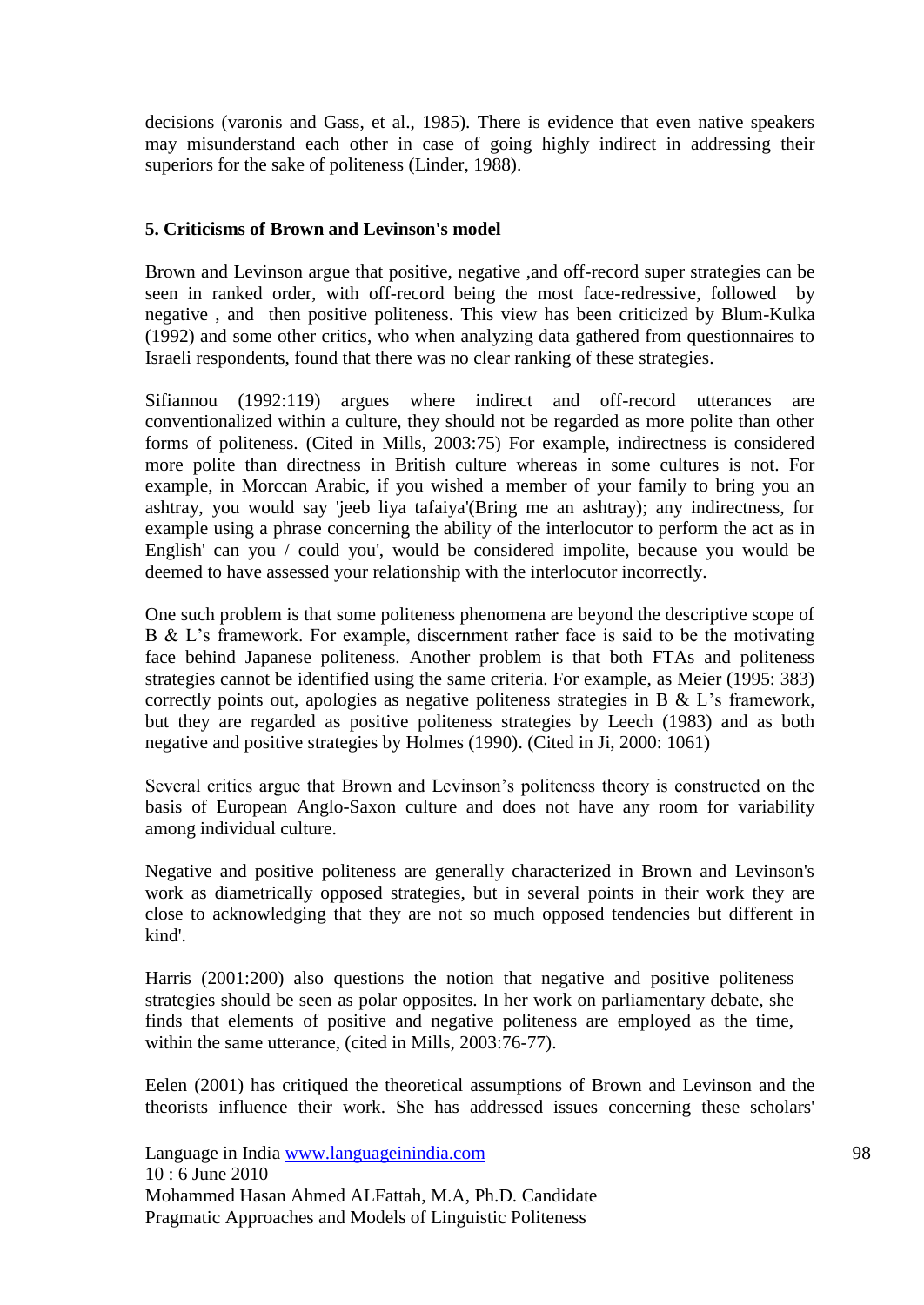reliance on Speech Act Theory, their heavy focus on the speakers and their assumption that all politeness is strategic.

#### **References**

- Brown, P. and Levinson, B. (1978). *Universals of Language: Politeness Phenomena*, in Goody, E., Editor, Questions and Politeness, Cambridge University Press.
- Brown, P. and Levinson, B. (1987).*Politeness. Some universals in language usage.* Cambridge University Press, London.
- Edmondson, Willis (1981). *Spoken Discourse*, London: Longman.
- Eelen, Gino, (2001). *A critique of politeness theories*. St. Jerome"s Pres Manchester.
- Fraser, Bruce, (1975)." *Hedged performatives*" In Cole and Morgan, 1975.
- Fraser, Bruce, (1978). Acquiring social competence in second Language, *RELC Journal* 9: 1-20.
- Fraser Bruce, (1980). Conversational Mitigation, *Journal of Pragmatics* (4), 341-350.
- Fraser, Bruce (1990). Perspective on politeness. *Journal of Pragmatics* 14 (1990) 219-236 North Holland.
- Goffman, Erving, (1967). *International Ritual: Essays on Face-to-Face Behaviour*. New York: Double day Anchor Books.
- Grice, H. Paul, (1975). "*Logic and Conversation*." In: Peter Cole and Jerry Morgan (Eds). Syntax and Semantics, Vol. 3: Speech Acts, New York: Academic Press, 41-58.
- Ji, Shaojun, (2000). "Face" and Polite verbal behaviors in Chinese culture. *Journal of Pragmatics* 32 (2000) 1059-1062. .
- Kasper, Gabriele and Blum-Kulka, Shohana, (1994). *Speech Act realization* in: Gabriele Kasper and Shohana Bluk-Kulka, eds., Interlanguage pragmatics, New York, Oxford University Press.
- Lakoff, Robin, (1973). The logic of politeness of minding your P.s and Q.s proceedings of *the ninth Regional Meeting of the Chicago Linguistic Society.*
- Lakoff, Robin, (1979). *Stylistic strategies within a grammar of style*. In Orosanu, J.K. Slater and L.Adler (Eds). Language, sex and gender, Does La difference make a

Language in India www.languageinindia.com 99 10 : 6 June 2010 Mohammed Hasan Ahmed ALFattah, M.A, Ph.D. Candidate Pragmatic Approaches and Models of Linguistic Politeness